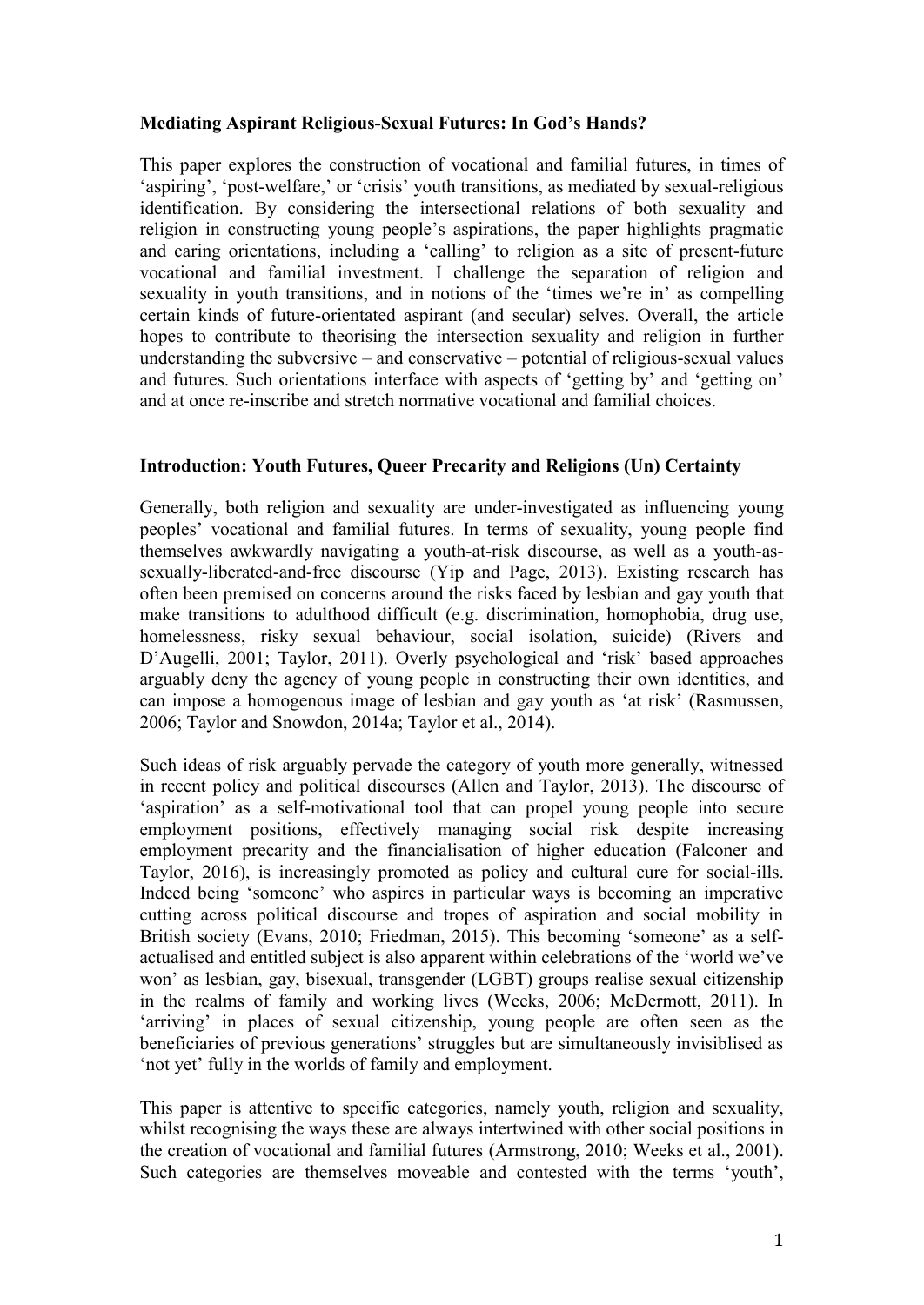'religion' and 'sexuality' stretched to mean different things, across time and place. The consideration of both sexuality and religion in constructing young people's futures is necessarily complicated, a complexity often announced by the term 'intersectionality'. Various authors have debated the problems of 'adding in' categories of social difference and inequality, problematizing the 'mantra' like recital of 'race, class and gender' as the categories that matter in shaping futures (Taylor et al., 2010). Considering such stretches, I hope to link different disciplinary literatures and acknowledge the possibility of productive connections between these, rather than overly-burdening the reader – or the author – with 'too many' categories. For those occupying and thinking through these categories, this work of weaving together, rather than simply 'adding in', multiple strands is necessary. Such efforts also work against the disciplinary divisions in the fields of 'youth studies', 'sexuality studies', and 'religious studies'.

Within youth studies, young people are often positioned as inhabiting a transitional stage, 'neither the first nor the last', in the life course, existing 'in transition' and 'as transition' (Jones, 2009: 84). Such impermanence and immanence is often seen as unbound by tradition or 'what was', and opening up to a future unknown. Within sexuality studies, work on lesbian, gay, bisexual, transgender, queer (LGBT) populations often disregards religious aspects of LGBT lives or refers to religious associations as negative, harmful or superficial (Gross and Yip, 2010; Kubicek et al., 2009; Yip, 1997a). Yet various religious institutions and stances have articulated enormously complicated and contrary perspectives (Hunt 2009; Taylor and Snowdon, 2014), perhaps contributing to confusions and uncertainties around queer religious youth. Locating young people in specific, changing times means being attentive to how they construct their personal and social identities, and future possibilities.

Young people dwell on the 'times we're in' and what the future might hold for them, where much commentary points to increased risk, individualisation, detraditionalisation and subjectivisation (e.g. Heaphy 2007, Heelas and Woodhead 2005 Yip and Page, 2010). Rather than viewing religion as another matter of individualized choice and lifestyle, which citizens are increasingly opting out of, Modood (2015) argues against secularism and for a positive role for religion in contemporary society, and for thinking about religion as a public, not just a private good. Indeed, in 'postwelfare' times of economic crisis, austerity and cutbacks, religious bodies and individuals have been asked to 'stand-in' and care for congregations and communities, arguably extending their collective and social capacities as key organisers of public good. Religion has also been considered as a site of social investment and return, as a buffer against isolation and risk and as a space for capital accumulation of both a social and material nature (Mellor, 2010). The long-standing reality of religious spaces that 'provide' and 'care' for communities and congregants is arguably heightened in contemporary post-welfare times. This practice may increase the visibility and desirability of religious orientations, specifically for young people, as counter-normative, even activist and 'anti-capitalist'.

A sense of queer precarity – of not necessarily having access to the 'right kind' of normative future, as well as a sense of religious (un)certainty  $-$  of religious commitment potentially in doubt, mediated young people's becoming otherwise. This article hopes to contribute to theorising the intersection of sexuality and religion, and to further understanding of the subversive and conservative potential of religious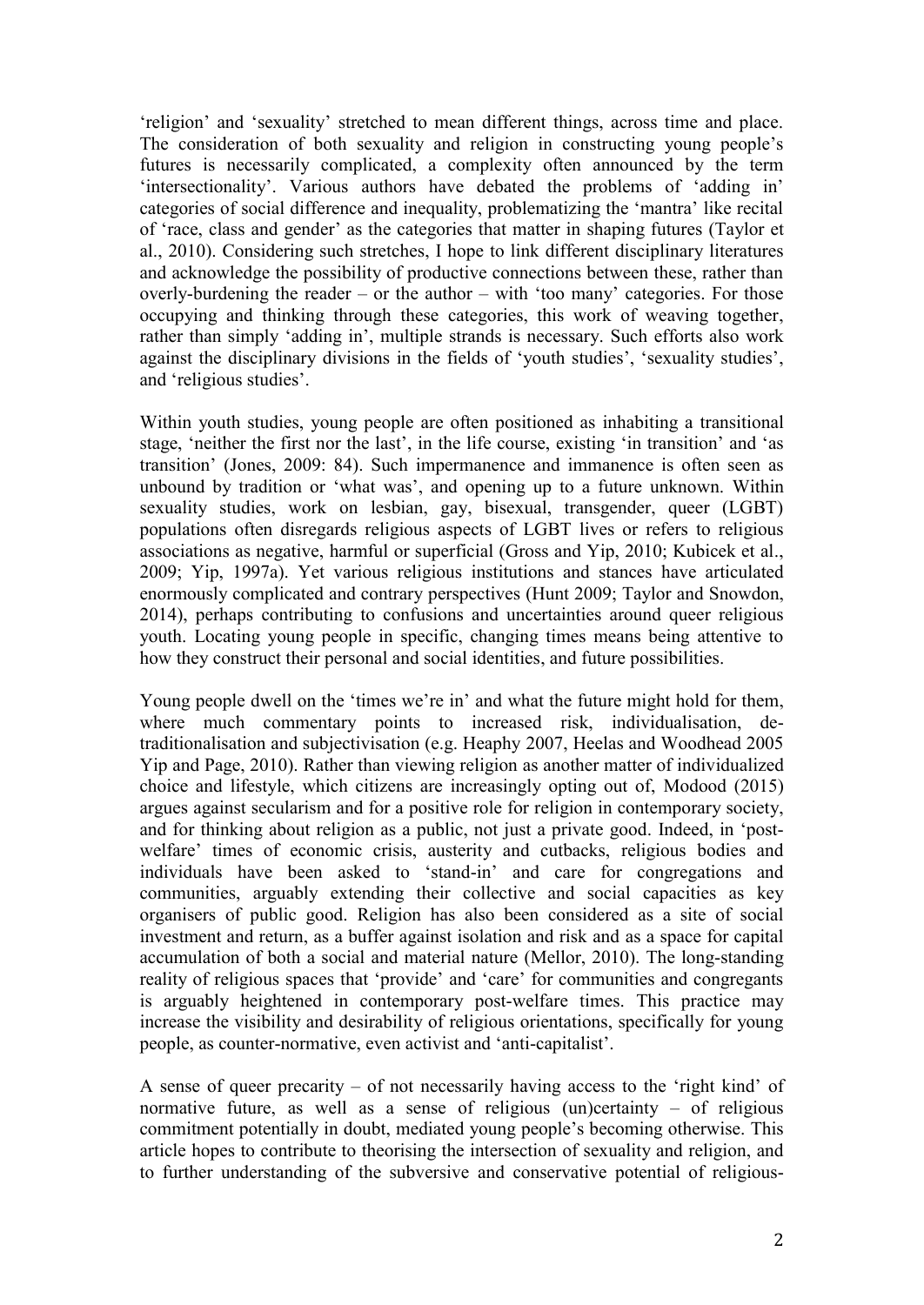sexual values and futures. There is scope to consider collective orientations and religious vocations, alongside a turn to individualization and de-traditionalisation, where a 'calling' to religion as a site of present-future vocational investment may weave in alternative and conservative possibilities for young lives. This article explores the construction of vocational and familial futures, in times of 'aspiring', 'post-welfare', or 'crisis' youth transitions, as mediated by sexual-religious identification. It asks, how and in what ways are respondents' religious-sexual futures placed 'In God's hands' and what choices, precarity, and (un)certainty are invested in and how are they balanced. It draws upon a UK-based ESRC funded research project *Making Space for Queer Identifying Religious Youth* (2015) which considers LGBT youths' constructions and experiences of religious and sexual fields, as typically separated and oppositional in everyday cultural imaginaries and socio-legal policy framings.

In this research, many young people articulated committed caring orientations, which aligned with future caring vocations. While valuing such destinations, they were often aware that caring professions are heavily gendered and not typically well remunerated (Taylor and Snowdon, 2014). Respondents actively voiced 'anti-capitalist' sentiments but these ambivalently interfaced with aspirant and pragmatic orientations, as conveyed in the sentiment of not being able to 'live by bread alone'. The respondents in this study do not neatly 'buy into' the current 'rhetoric of aspiration and concurrent framing of upward mobility as an unequivocal good' (Allen, 2013:761), rather their religious-sexual subjectivity orientates towards 'caring', 'collective' values (Skeggs and Loveday, 2012). Participants did not understand career progression and social mobility as unequivocally beneficial, and instead there was frequent scepticism and an active stance against individualist orientations. The religious and sexual subjectivity of the respondents produces alternative notions of success and status.

Religious cares can form part of an alternative *and* conservative value system, with many respondents expressing a desire to work in inclusive and/or traditional Churches<sup>i</sup>, expressing this as a vocational 'calling'. Young LGBT individuals who are simultaneously negotiating their religious-sexual subjectivities, often figure these formations into their consideration of future selves, extending beyond but also including and potentially re-shaping the realm of employment and family (Weeks et al, 2000). This re-shaping raises questions about what kinds of subjectivities or 'selves' can be, and are, being produced, and challenges the story of youth 'in crisis' or properly aspirant. In fact both queer and religious orientations may act to operationalize a more caring, collective subjectivity to be materialised through certain occupational choices, and indicative of alternative values and futures.

This paper explores the construction of vocational and familial futures as mediated by sexual-religious identification. It aims to accord weight and significance to an intersectional orientation to these categories and complexities, navigating respondents' own mediation of futures. It highlights pragmatic and caring orientations, including a 'calling' to religion as a site of present-future vocational investment. Intersectional relations of both sexuality and religion actively construct young people's aspirations, towards pragmatic and caring orientations, as away from a self-accumulating subject able to 'get on' and 'get ahead'. Here, I challenge the separation of religion and sexuality, particularly in terms of youth 'transitions' and in notions of the 'times we're in' as compelling certain kinds of future-orientated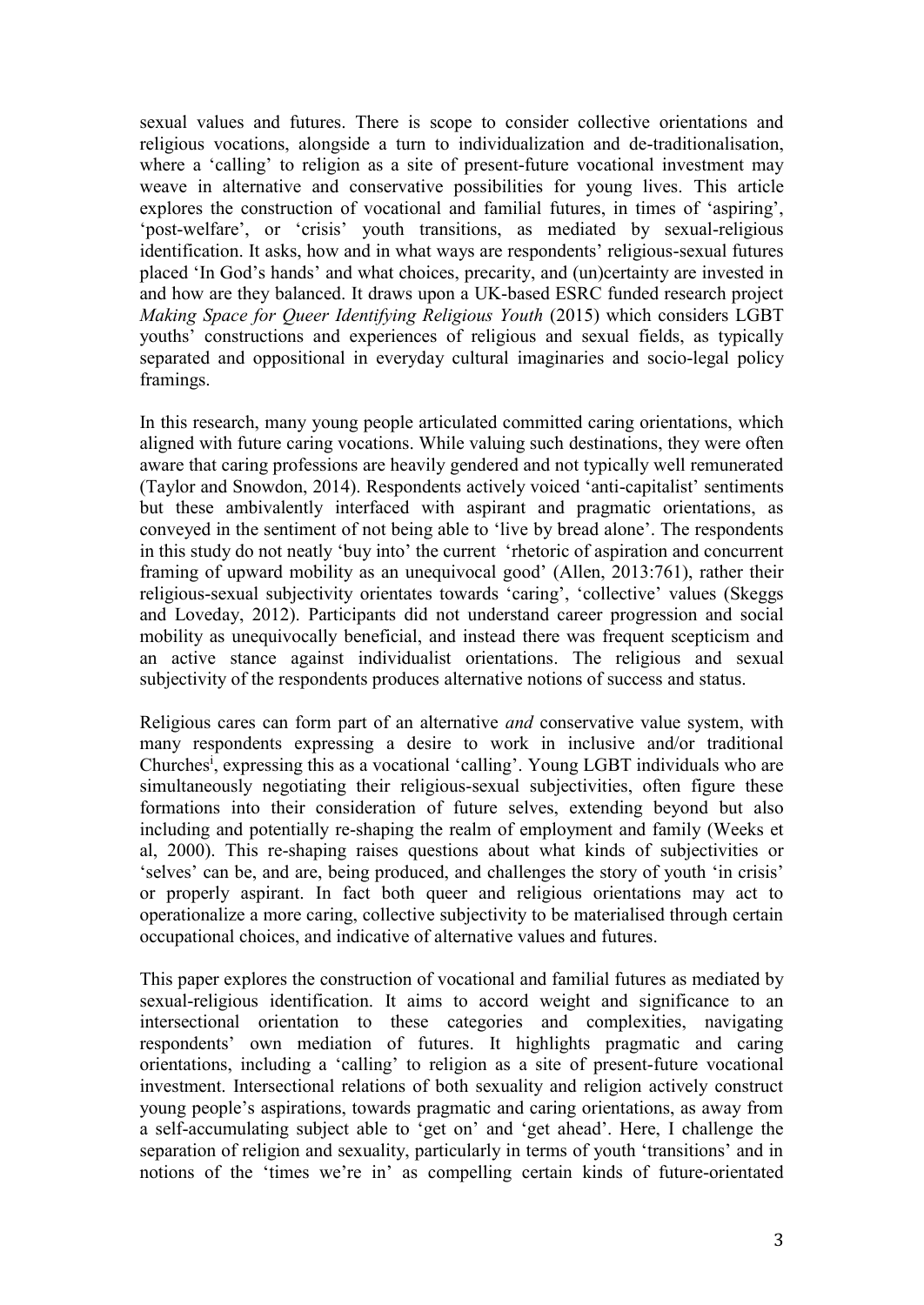aspirant selves (Allen and Taylor, 2014). Religion can be queered as an inclusive practice and one which young LGBT people are not *automatically* or *wholly* excluded from in living through their future-orientations and pragmatic aspirations in 'gettingby' (Taylor 2015, Modood 2015). Young people may actively conceive of alternatives to dominant exchange value relationships and structures of chrono-normative temporalities, as upwardly mobile, aspirant and becoming (Edelman, 2004; Halberstam, 2005; Love, 2007). Here, both a sense of queer precarity – of not necessarily having access to the 'right kind' of normative futures – as well as a sense of religious (un)certainty – of religious commitment potentially in doubt – mediated young people's becoming otherwise. Before moving to the substantive themes of religious-sexual futures in precarious times, and the pragmatic, alternative and conservative responses to these through imagined and intersecting 'work', 'church' and 'family' futures, I will explain the project's methodology.

The project sought to commit to the research application of 'intersectionality' in terms of religious-sexual youth, informed by theoretical debates and methodological complications of a 'hard to reach' group (see Taylor, 2015). This *potential* of intersectionality, as animating how social divisions inform one another, and what specific advantages and disadvantages emerge, means resisting a neat evidencing of what intersectionality 'is' as a final conclusion. Here I attempt to highlight and empirically evidence often complicated, rather than neat, list-like or complete, intersections of religious-sexual youth identity and experiences in familial-vocational realms.

# **Project Methods: Making Space for Queer-Identifying Religious Youth**

This article is based upon a broader ESRC funded project titled *Making Space for Queer-Identifying Religious Youth* (Taylor, 2015), which explores youth cultures, queer community and religiosity. Its purpose is the probe at the distinction made between religion and sexuality, specifically examining queer Christian youth<sup>ii</sup>, their experiences, perspectives and perceptions. Whilst non-heterosexuality is still often associated with secularism, and some sources cast religion as negative or harmful to the realisation of LGBT identity (or 'coming out'), this study works against this dominant discourse by exploring the experiences of young LGBT people's connections with Christianity.

Over the course of the fieldwork for the project (2011-2013) 38 respondents were recruited across 3 UK sites: Newcastle, Manchester, and London. The project adopted a mixed-method research design, consisting of individual face-to-face interviews, diaries, and a mapping exercise. The interviews lasted between one and two hours and were conducted between October 2011 and November 2012 and were conducted in participants' homes, a church, a cathedral, a youth centre, universities, cafes, and through one Skype interview. Interviews were semi-structured, exploring family, education, work, leisure, relationships and identity, religion, and the imagined future. iii Each participant was invited to keep a diary for one month after the interview, to record their reflections on their everyday life, events, and thoughts relating to the interview themes. Participants recorded their mundane and significant reflections, prompted by routine and critical or fateful (Giddens, 1991) moments/events, which enhanced their sense of control over the stories they told (e.g.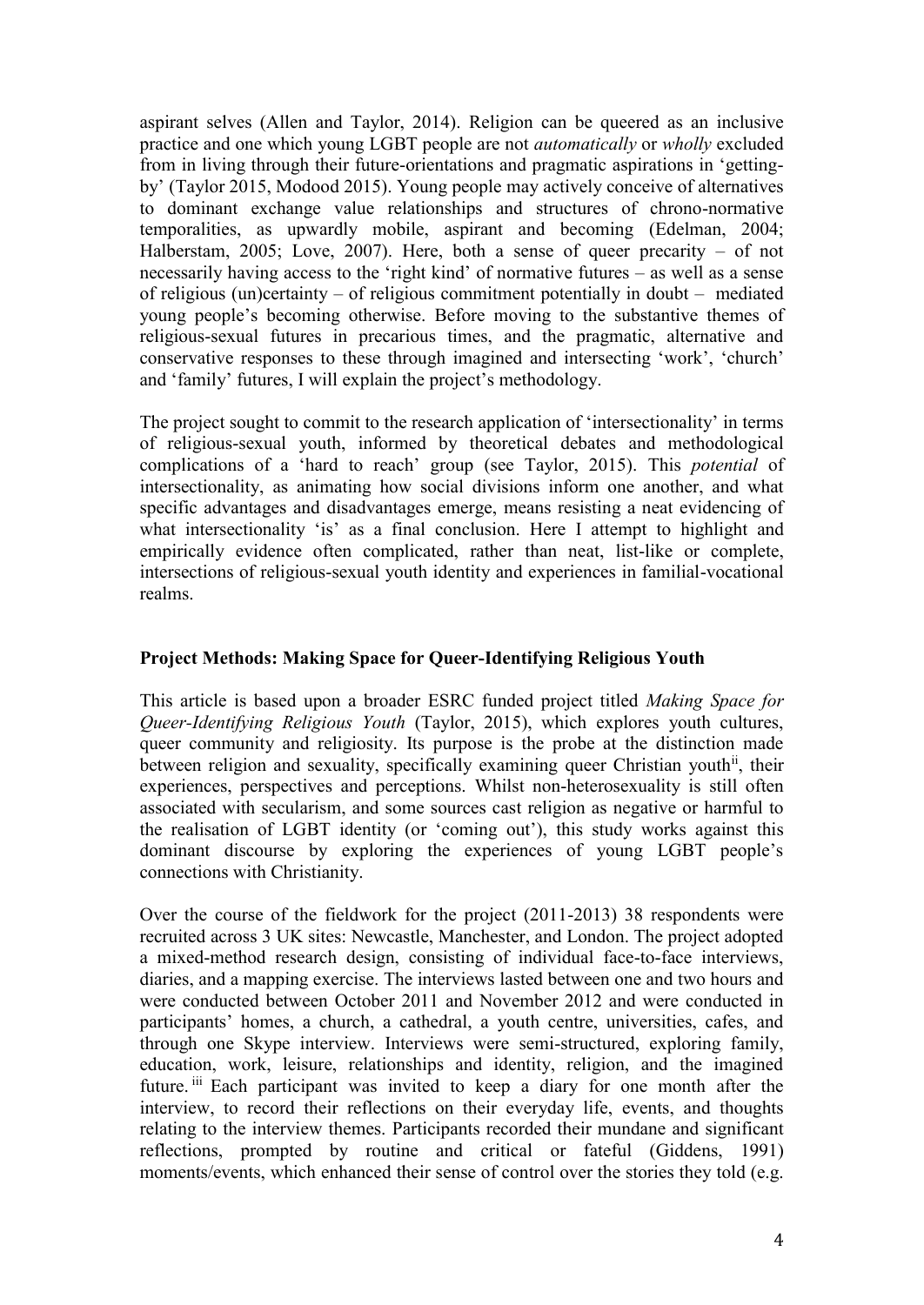Holliday 1999, 2004). Participants were also asked to complete a mind-map, which was either done immediately after the interview or completed and returned later (Taylor and Snowdon, 2014b).

Most of the participants considered themselves to be white British, with only a few identifying as white Other such as Greek Cypriot (1 interviewee), Spanish (1), and Italian (1). In terms of sex and gender identity 19 participants identified as female, 15 as male, 2 as gender-queer, 1 as gender-queer and transgender, and 1 as transsexual female-to-male. According to self-ascription, the sexual identity of participants can be broadly categorised as gay (15 respondents), lesbian (13), bisexual (5), queer (4), and asexual (1). Most participants self-identified with the denomination of their church: Church of England (6 participants), Methodist (3), Catholic (2), Quaker (2), Charismatic (1), Ecumenical (1), and Evangelical (1). Two participants identified as Unitarian but with Pagan and Buddhist leanings. Where churches were nondenominational, like the Metropolitan Community Church (MCC) (15 participants), some participants also identified with the denomination within which they had been brought up (Church of England, 3 participants; Catholic, 2; Greek Orthodox, 1; and Methodist, 1). Five other participants did not attend a church, attended a nondenominational church (other than MCC), did not know or did not identify with the denomination of their church.iv

For the purposes of this project, young people were broadly defined as under-35 years, with the youngest respondent being 17 and the oldest being 34 years old (the mean age of respondents was 24 years old). In line with comparable youth studies (Kubicek et al., 2009) the first call for LGBT Christians to participate in the project defined young adults as 16 to 24 years of age. However, 'youth' is a contested term and can signify a very wide age range, as apparent in the fieldwork process. The experiences and meanings associated with it are socially constituted, varying both cross-culturally and historically. Valentine et al. (2003: 481) recognise that even when young people leave the family home it 'continues to be the site through which many of their individual biographies and expectations are routed' beyond the tidy age of 24. By increasing the upper age range of participants to 35 years the complexity in defining 'youth' and the significance of this (expanding) point in the life-course, was acknowledged.

Overall the project recruited a very middle-class sample, typical of sexualities research generally and often seen as symptomatic of 'hard to reach' groups where more advantaged participants are perhaps more likely to come forward (see Taylor, 2007). The majority of respondents did not easily identify in terms of social class as a personal identification, but *did* use this as a classifying device to describe others, their families, backgrounds, schooling experiences, whilst often still reluctant to attach this to themselves *personally* (Taylor and Scurry 2011, Falconer and Taylor 2016). Class was ambivalently articulated, and not always explicitly claimed, participants often alluded to it culturally, spatially, and emotionally (not 'fitting in'), if not in economic terms. The class positions of respondents also came through in discussions about tastes, abilities, networks and friendships, including via musical involvement (Taylor et al. 2014), echoing existing research on gendered and classed musical stereotyping and inequalities in young people's participation in music in schools. From the 38 interviewees who participated in the project, 34 had direct experience of university education. At the time of the interviews, 21 participants were currently attending a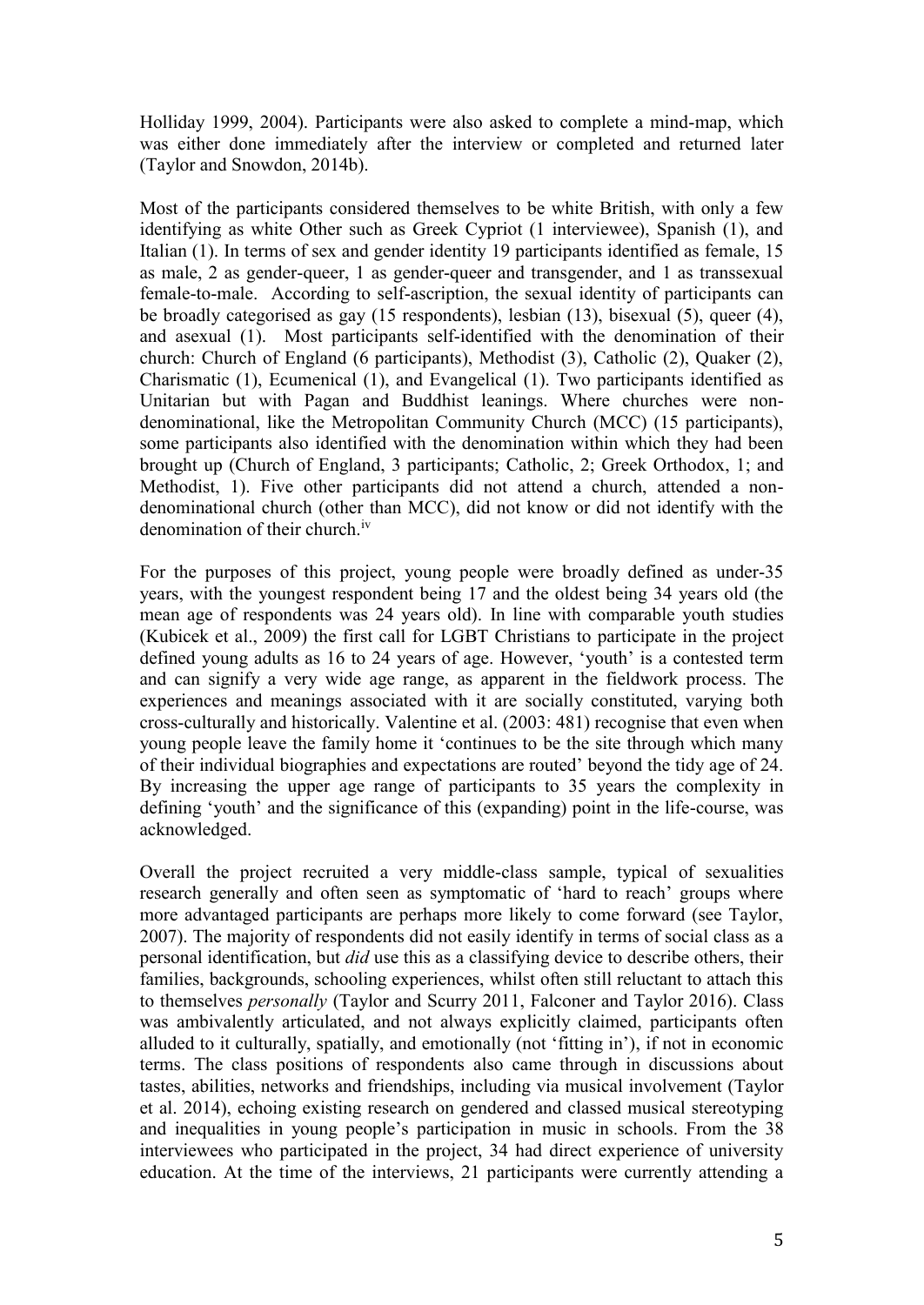university course, 12 had recently completed a university degree, and 1 was an Alevel student intending to secure a place at university the following year. Six of these 34 participants were either currently studying, or had recently completed, multiple degrees, higher degrees at postgraduate level or PhD courses.

Classed ideas and expectations emerged in interviewees' accounts of parental expectations and the call to 'be someone' ('No, no, no, they didn't want … [a] 'useful for nothing'. They preferred me to be a lawyer or a doctor, a medical doctor', Jacob, 30). These preferred routes, of attending a 'good university' (James, 17) were widely communicated across the sample, with Nicola (21) knowing that the aim was to go to university and 'be independent' (see Falconer and Taylor, 2016). Only one interviewee, Kristy (30), spoke of pursuing higher education as unexpected ('In my family you left school and got a job in a shop or factory or something, and you didn't do anything else, you didn't go to University, you didn't do any of those kinds of jobs you needed training for, so nobody really talked about that at home, it was just, you did whatever job you got').

While the interviewee sample was mostly middle-class, the expression of futures was rarely recounted through entitlement logics, with Tom's (20) first desire to not 'end up completely in poverty next year, which is entirely possible' and instead attain a 'solid enough base'. For Nicola, 21, her future was seen as 'a big and scary place' not entirely resolved by the hopeful possibility of achieving a 'beautiful 2:1' degree: 'So that leaves me not very far into the future but I am going to continue to be happy and grow old being happy'. Thus, interviewees' educational expectations and trajectories were both a matter of 'getting on', investing in particular classed futures, but their religious and sexual identities often fractured this as an easy entitlement, becoming a matter of 'getting by'; this speaks to the potential precarity of different middle-class subjects in particular uncertain times. The next section explores such uncertainty as part of the 'times we're in', and as re-orientating youthful selves in compliant and resistant ways.

# **(Not)Living by Bread Alone: Optimism and (Un)certainty**

Romans Chapter teaches that suffering produces endurance and endurance produces suffering … 'Worry about nothing, but pray about everything'. It's about being able to ground ourselves in the scripture, all of our hopes and fears, for me as a Christian can be understood and comprehended better through contemplation. Ultimately, we have got God so what more should I really have to want. Jesus Christ teaches that we live by bread alone, that's how our life is. We shouldn't fear too much for worldly things but concentrate on God through Christ. I suppose in some ways you can summarize from all of that that I'm a bit of an optimist - or would strive to be an optimist. (Andrew, 24)

Neoliberal capitalism shapes contemporary subjectivity where what is 'normal' is driven by a very particular and narrow mode of being, relating and valuing: driven by competition, inequality, and rational self-interest. The conditions of contemporary neo-liberalism arguably demand and shape a future-oriented, enterprising, capital accruing subject (Skeggs, 2004), where capital is accrued in the person, and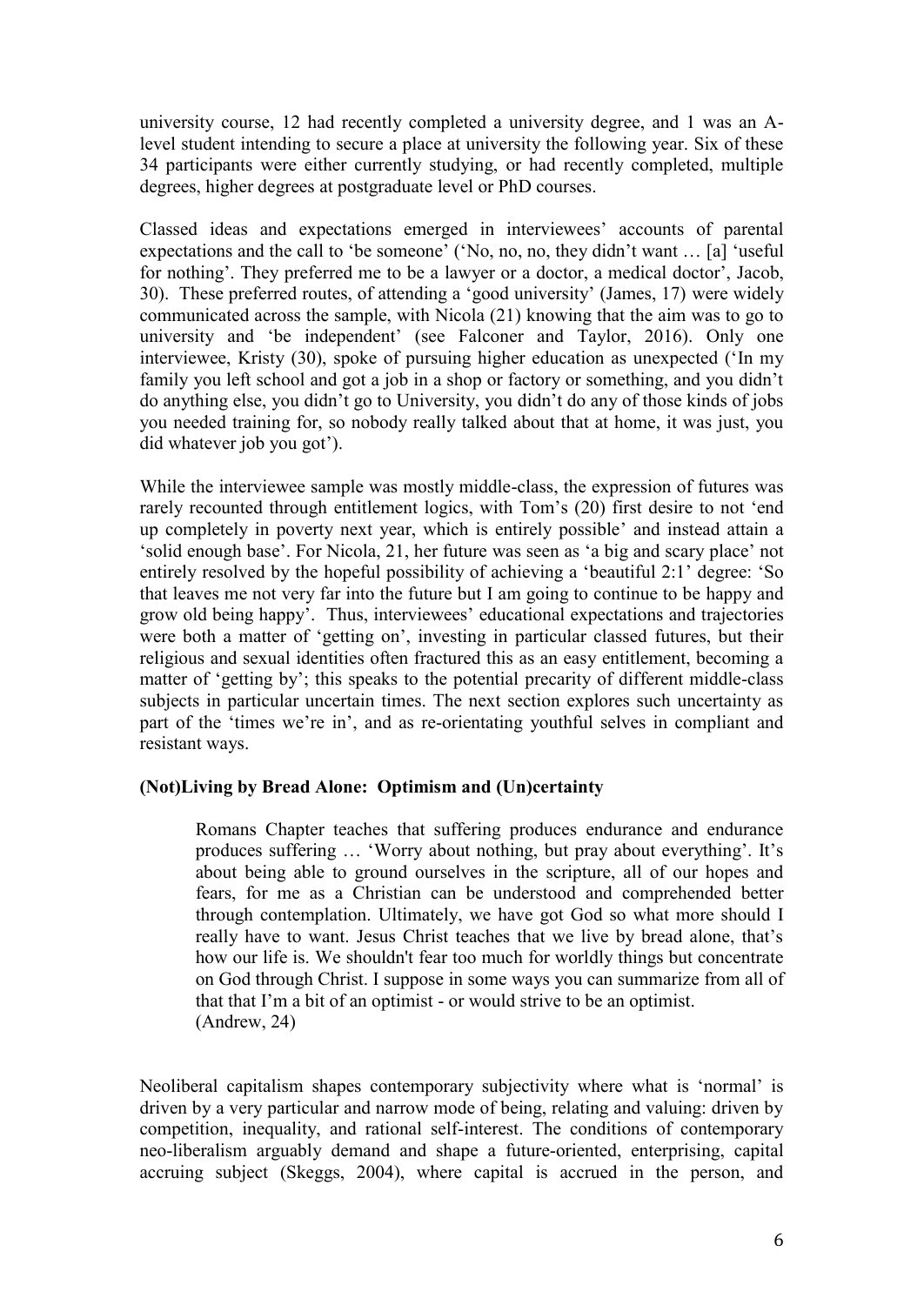generative of future value (Adkins, 2012). The 'enterprising subject' compelled by competition, inequality and rational self-interest, is a particular kind of middle-class subject who can generate value by accruing capital (Falconer and Taylor, 2016).

Such a mode of being is also governed by a temporality that values reproductive maturity and wealth accumulation, setting up the 'future' as a particular achievement, a realisation of the right 'aspirations' at the right time. Adkins (2009), for example, argues that capitalism is governed by 'clock time' where certain time scales, cycles and life stages are naturalised and internalized. This includes managing and balancing employment and family time, echoed in notions of 'work-life' balance as a neat temporal demarcation, heavily criticized by feminist theorists (Armstrong, 2010). The linking of economic and reproductive worth compels some researchers to ask how might non-normative identities relate to alternative values and temporalities.

Studies of working-class groups highlight differences in 'becoming' otherwise, which are often mis-recognized as deficits, as not arriving in proper familial or vocational positions. Rather than displaying proprietorial orientations towards the future, working-class personhood can be viewed as protectionist rather than proprietorial (Skeggs 1997, Skeggs and Loveday 2012). Living in the here and now, is manifest in a more pragmatic concern for 'getting by' and managing precarity rather than futurity, or 'getting on' (Taylor, 2012; McKenzie, 2015). While *class* has been a dominant feature in the re-consideration of value, religion and sexuality can further unsettle conceptualisations of value-aspiration among queer religious youth, where a 'calling' might be seen as a form of religious-vocational 'care', mediated too by sexuality.

Within a rather different body of literature from that focusing on classed aspirations – either at the structural level of contemporary neo-liberal capitalism or at the more local level of particular classed formations– scholars of gender and sexuality have theorised non-normative gender and sexual identities as subverting normative lifecourse. 'Queer temporality' includes, and arguably extends, beyond gender and sexuality to articulate alternative ways of life, which do not conform to pressures to reproduce, and accumulate wealth. Rarely have these theories been explored empirically (beyond media and textual analysis), and the importance of religion as subversive and generative in this context is under-researched.

Queer theory, in troubling the reification of innate gender categories and the imperative of reproduction, aims to 'articulate an alternative vision of life, love and labour' (Halberstam 2005: 6), a different way of organising human sociality and a different orientation to futurity. Such orientations are not orientated around reproduction or accumulation (Love, 2007) and different 'spacetimes' are explored to think of queer lives in opposition to the institutions of the family and heterosexuality. In the 'clock time' of capitalism (Adkins, 2009) certain time cycles (leisure, recreation, work, family, domesticity), and life stages (growing up, partnering, parenting, careers) are naturalised and internalized reproducing heteronormative 'chrononormativity'. In questioning linear and homogenous time, room is arguably made for the transient, the fleeting, the contingent; for 'strange' temporalities, imaginative life schedules, and even eccentric economic practices (Halberstam, 2005). Such alternative temporalities conjure different futures, where chance or untimeliness are key elements in any political effort to 'bring into existence futures that dislocate themselves from the dominant tendencies and forces of the present'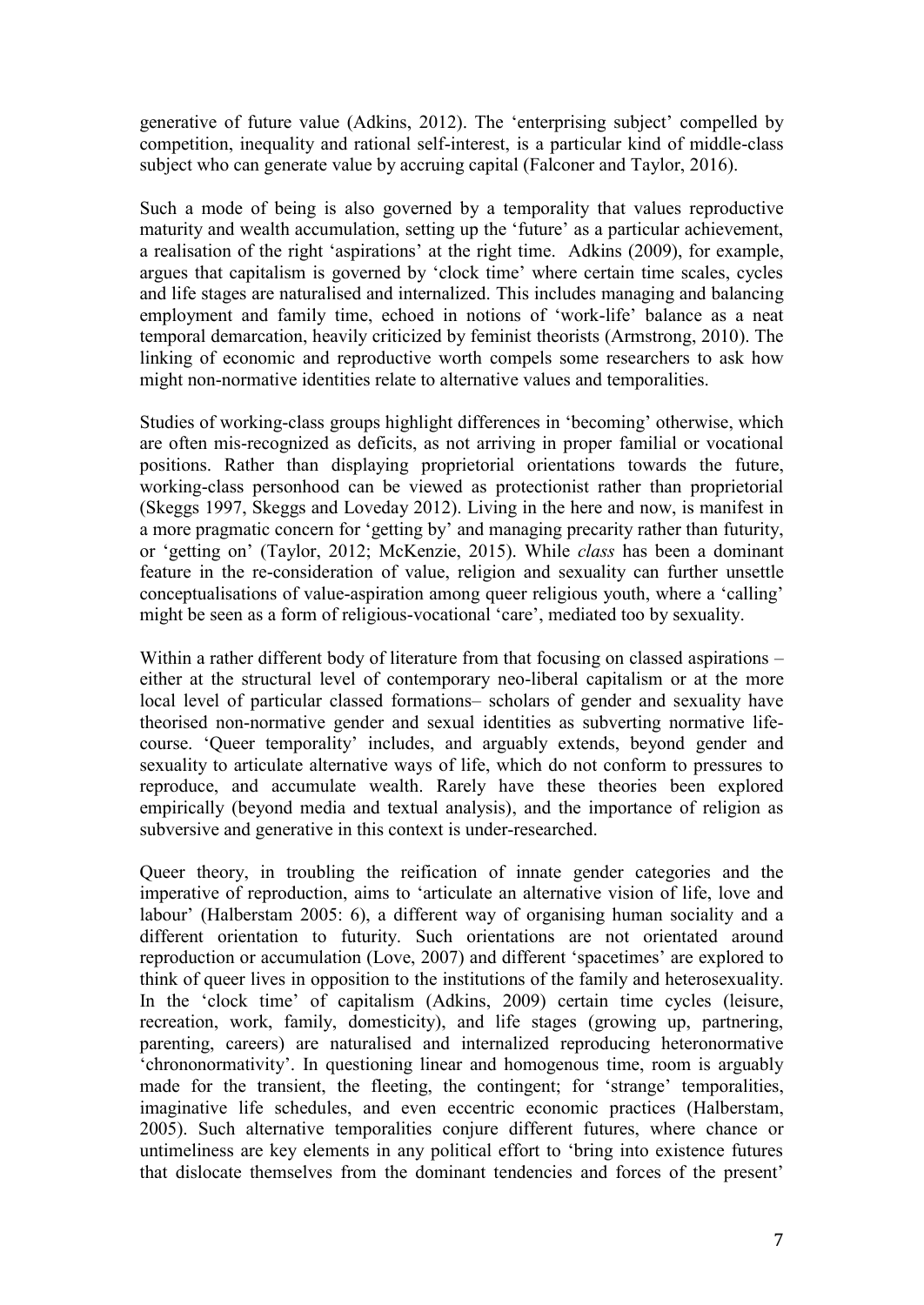(Grosz, 2004: 14). Edelman (2004), and Halberstam (2012) assert that queer subjects should embrace non-productivity and resist narratives of futurity explicitly bound in capitalist accumulation. However, this side-lines practical and pragmatic (im)possibilities, and the likely intersection of alternative *and* conservative possibilities in the same time and space, as subjects navigate broader social contexts. Specifically 'queer' times, prioritizes and isolates 'queerness' above other locations, such as class (Taylor, 2007, 2012; McDermott, 2011). With this in mind, Renold (2008) argues that the emancipatory potential of such alternative narratives are at risk of being overstated with 'queer subversions' only sustainable from places of power, suggesting limited possibilities for the relatively powerless to subvert.

Conceptualisations of queer times risk reinforcing similar assumptions to those often evident in conceptualisations of religious identities, i.e. that their presumed status as exceptions to the mainstream exempts them from the social structural factors that constrain the lives of everybody else. Even so, religious institutions and practices also structure time, at micro and macro levels, from Weberian 'protestant ethics' and deferred gratification, through to Wilcox's (2009) consideration of religious lesbians and how straight-religious time impacts on them. Mapping religion and sexuality together potentially avoids the prioritization of any one of these differences, focusing instead on situational specifics by which certain elements of one's identity becomes muted, and at another time, becomes heightened.

Many interviewees spoke of the need to be flexible and adaptable to be securely placed in the job-market, to be at-the-ready; while for some this was articulated as a freeing of possibilities ('I am pretty flexible when it comes to the future, I am willing to let it take me where it wants', Julian, 20) others spoke more of this as a compulsory orientation, where 'today is today' and everyday immediacy replaces planning, accumulation and future-thinking:

To be adaptable. The only chance is to be adaptable. I would like to have a bit more quietness and tranquillity and settled plans but how things are right now, be adaptable; be ready for whatever is coming.

Q: What do you see yourself doing in the future?

I've no idea. I try not to think about that or what I will become, all the time worried; today is today. I've been worrying about the future hundreds of hours, what's going to happen with the cuts, what is happening with the job, are they going to keep me here or not; the future is not in my hands any more. (Jacob, 30)

Neoliberal demands contrast with what can be considered value activity in Christian terms, such as, e.g. prayer, contemplations and silence. The peculiarly of neo-liberal challenges and conflicts, whereby life experience is imbued with the expectation of individual empowerment and adaptability but actually characterised by powerlessness in the face of a future that seems pre-determined by external factors, was repeated across accounts of 'getting-on' and 'getting by'.

Some interviewees' aspirations were constructed against 'big business', corporate greed, or against some unspecific notion of capitalism in general, and routine and day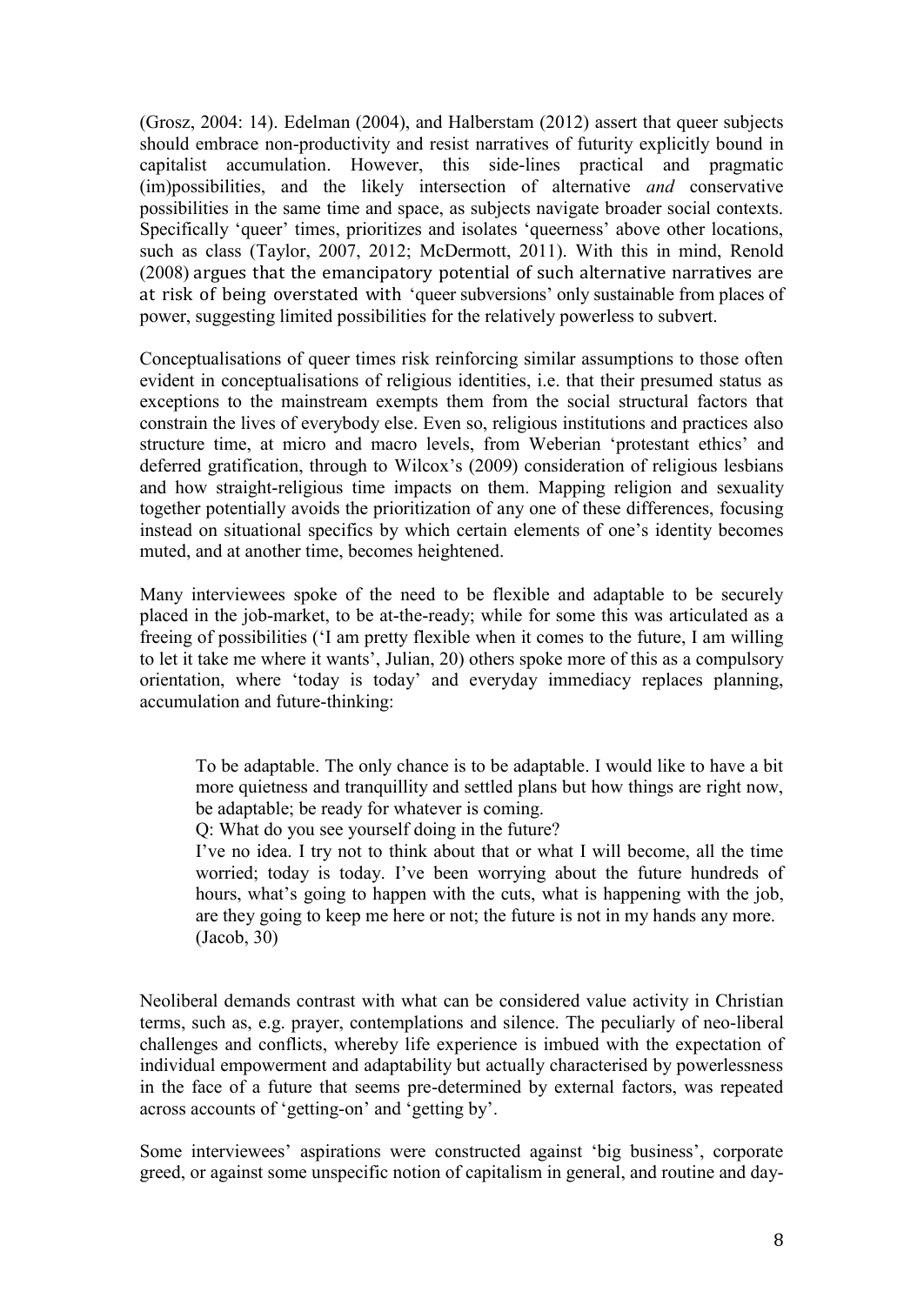to-day work specifically. Helen (20) expressed a desire to have 'enough money to live on' while retaining 'freedom and flexibility' and an ability '…to be spontaneous in life' rather than being 'bogged down'. Likewise, in articulating against the grain options, others described pivotal moments and 'heart' changes in deciding what was important to them in life, re-orientating their future employment expectations. John discusses this below in terms of his sexual orientation facilitating a re-thinking of normative success, graduate trajectories and vocational orientations. There is some ambivalence and hesitation here as John moves between what was once desired, to a conflicting present balancing 'social roles', materiality, and 'feeling better'.

I don't know because part of me just thinks I should just do what I wanted to do before, just get a job in business and trudge along and do the 9 until 6,or maybe doing Law, 8 until 10 sort of thing. My friend has started a graduate job … and is doing 8 to 8 and works Saturdays and it's a three year graduate training programme, and I consider her very successful because that's what I used to view successful as, very professional, it gives you status, it used to be a safe thing. And then all of a sudden I got really emotional and sort of, after I came out at 16, and reinterpreted what my view of success was, and for me it would be some role that provided me with an outlet to sort of express or help, like it became a very 'heart' decision as a career, and now I would pick something very vocational as opposed to before where I'd just pick something about money really, about status, but now I actually want to pick something that expresses or contributes to something. But I've got this conflicting, because I still would like to have a disposable income… (John, 21)

Like John, several interviewees situated their commitment to caring professions as important for their own sense of worth and social contribution, at the same time as being financially desirable. This was done by imagining themselves inhabiting the more 'senior positions' (George, 23) in caring professions and by casting caring professions rather widely to include, for example, scientists, solicitors, counsellors, doctors, peacekeepers and ambassadors as those actively 'caring' for and contributing to society. For example, Adrian (29) wanted to run his own charity and hoped 'to be a force for change really'. While imagining himself within the field of science, and pursing a PhD, Lesley (21) also spoke of the appeal to be active in politics, to do research, act as a human rights layer or have a future in ministry. Summarising these he states that, 'I want to change the world, I really do'. Rather than dismissing such ambitions as naïve youthful hopes, it is important to situate these as connecting sexuality and religion, where both these orientations create a space for collective change as desired. Such desires interface aspects of 'getting by' and 'getting on' and are at once alternative and conservative, re-inscribing and stretching normative vocational choices.

Rather than expressing a desire for more senior caring roles, both Kirsty (30) and Thomas (34) felt their futures involved 'social work type stuff' at the interface of queer-religion 'around Christian LGBT type stuff':

I want my spirituality to continue growing and meeting new people and building links with them. And I want to help more with the gay community.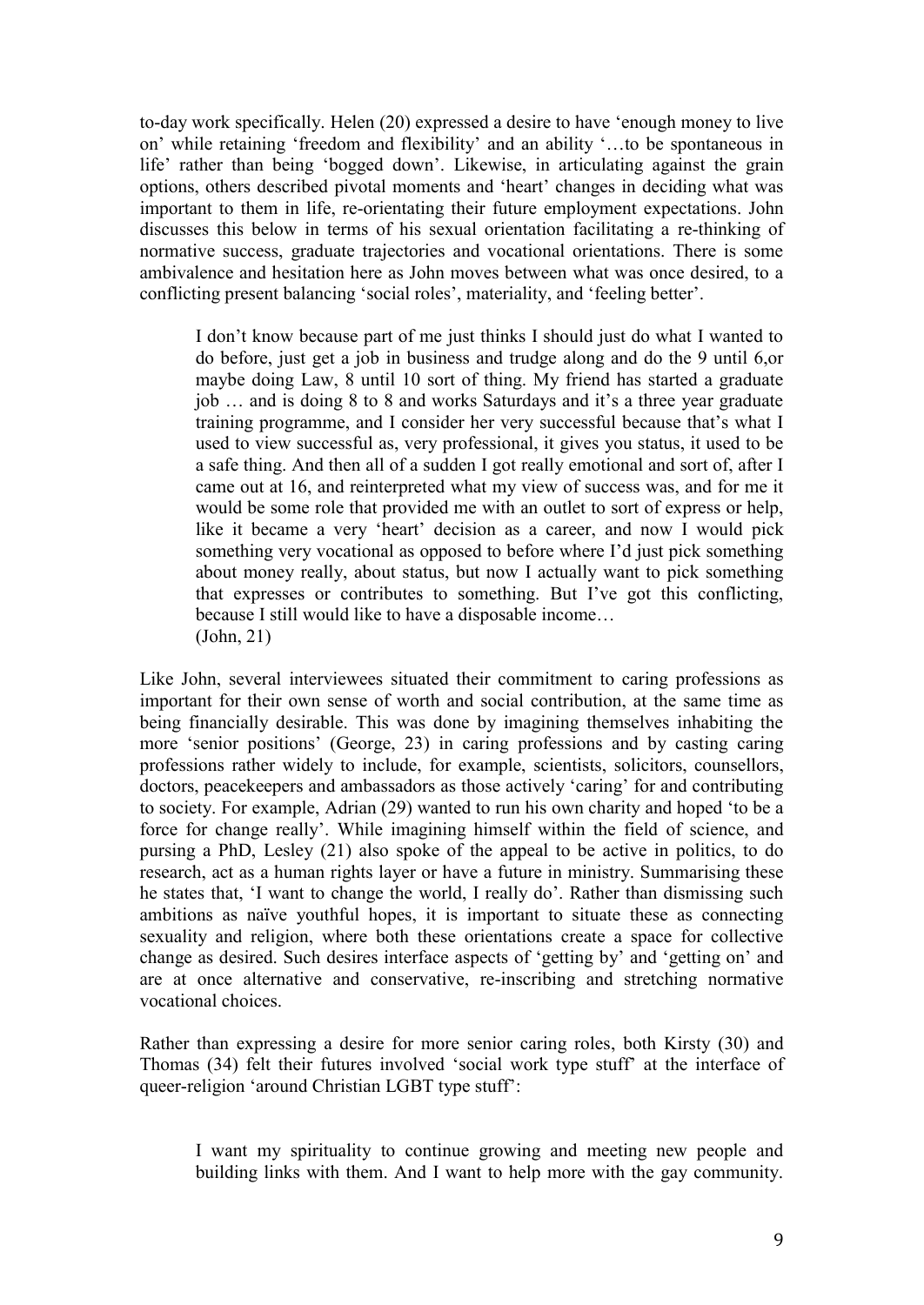[Partner] does mentoring for the Albert Kennedy Trust for… It's a charity for teenagers, younger people, who are having problems at school or at home, who are gay, and helping them with issues through mentoring, and had something like that been available to me when I was 15, 16, 17, it would have been wonderful. And I can see how much good it's doing and that's something that when I've got a bit more time I really want to be involved with, and I've got a lot I can give and *I can speak as a Quaker and a gay man*, I've got these two experiences: I've got this experience of what it's like to have had all this prejudice, but I've survived it, and also being someone with faith in an increasingly secularizing world, and just show to people that it's normal. (Thomas, 34)

It is not necessarily the case that a religious identity includes a critique of capitalism, or any re-situating of value, nonetheless respondents made explicit connections between dissatisfaction with the lack of collective welfare, re-orientations towards these caring logics, and critique of 'clock time', ('...8 until 10 sort of thing…'), and salary/status accumulation ('…to pick something that expresses…'). Interestingly, and perhaps unsurprisingly and also pragmatically based, participants wanted to help the 'weak, needy and poor', rather than *being* 'weak, needy and poor' themselves. The balance between alternative and normative narratives and choices, involves aligning with recognizable neoliberal identities for *themselves* whilst concurrently tackling the negative outcomes of neoliberal capitalism for *others*. Such desires interface aspects of 'getting by' and 'getting on' and are at once alternative and conservative, re-inscribing and stretching normative vocational choices.

## **Church Futures: Religious Optimism and (Un)Becoming**

Many, if not all, interviewees had considered vocational roles within (various) Churches, as sites of collective care and familial-type identities, whereby Church community was seen – and questioned – as 'family'. These vocational desires were rather queer in themselves, stretching the language and usage of 'vocation' in most mainstream Christian circles, as typically reserved for ordained ministry. Stretched possibilities of 'vocational roles' included a much wider range of responsibilities in church, including 'ministerial roles' (as assumed to include both lay and ordained people) and non-stipendiary service. That these desires exist within marginalised gendered-queer presences within Church 'vocations', and that young participants were framing these as wide and possible is significant (see Taylor and Snowdon, 2014b). Such considerations are of interest in highlighting the intersection of the vocational and the familial in (queer) re-shapings of 'getting on' and 'getting by'. Many of young participants had religious vocations in mind and were considering their possible future place in these fields, with and against a sense of inclusive practices and possibilities. Many participants considered if, for example, inclusive churches, such as the Metropolitan Community Church (MCC) founded in, by, and for, LGBT community, would represent more pragmatic and comfortable locations, while also being cautious that vocations within somewhat peripheral Churches could render them economically precarious by virtue of being unattached to traditional established Churches.

Nonetheless many respondents frequently expressed future religious vocation as a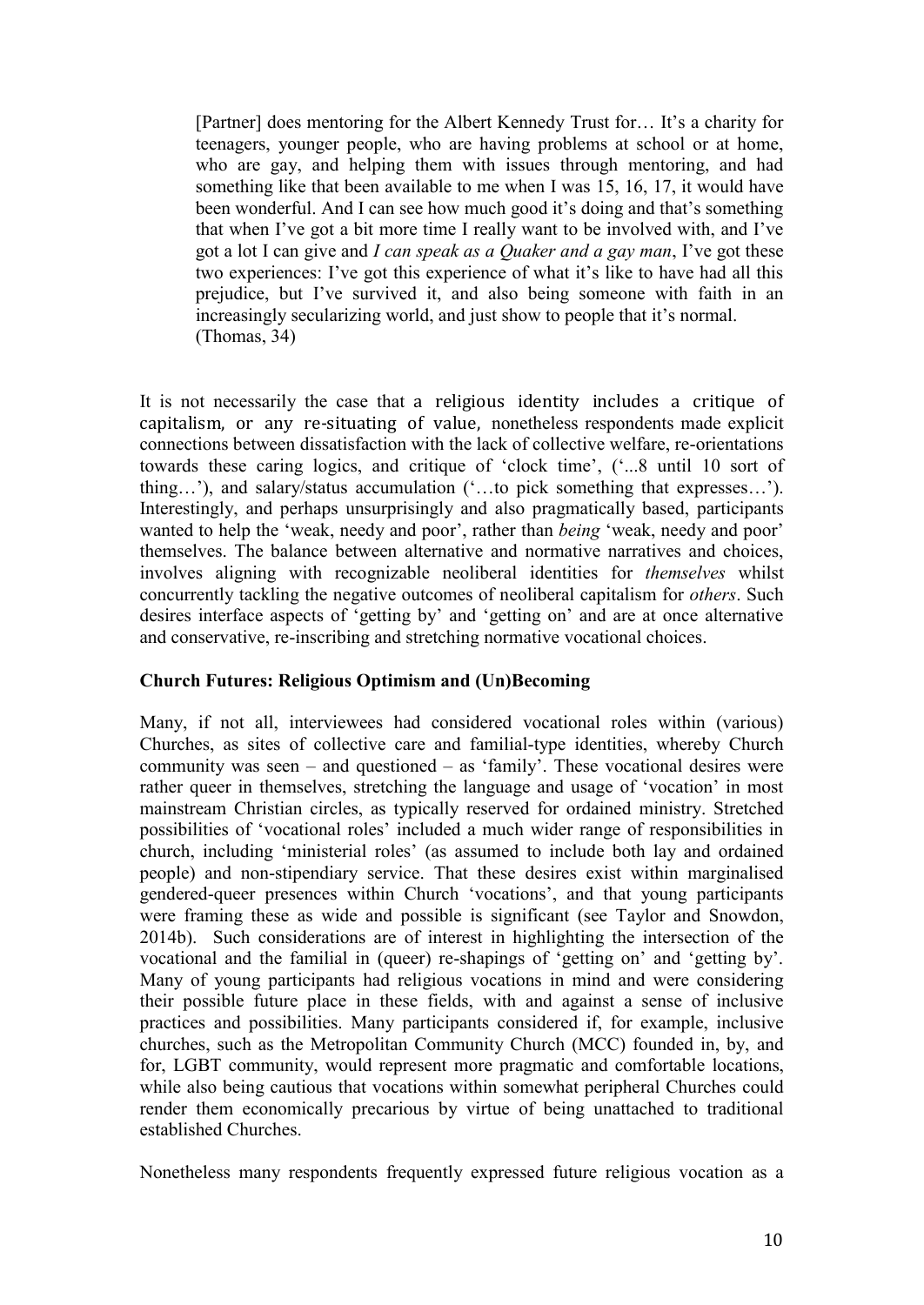'calling'. The idea of a 'calling', as a specifically *religious* drive into the future does itself subvert some of the linear logics of educational attainment followed by employability, and the separation of the emotional private self, from a public rational and working self. But such 'callings' were also deflected and silenced in the context of hostile and emotive views regarding the public place of LGBT visibility in religious contexts. For example, Estelle (25) had initially planned a certain kind of religious future, going to university to study Theology but her feelings of disconnect meant that she changed course after just two weeks (see Falconer and Taylor, 2016). Often religious orientations, possibilities and practicalities were in motion and were seen to be sites of future reconciliation, even when definite 'callings' and actualised pursuits of that future (such as in studying Theology) were interrupted and uncertain:

Obviously I'm going to continue pursuing ordination. I think that is really what I want to do and it's obviously what I feel like I'm called to do. It's a very unfashionable term outside the Church to talk about 'calling' but 'vocation' is a much more socially acceptable term. Because a lot of MCC priests are non-stipendiary I will probably consider a chaplaincy career alongside that. I'm looking for a placement in higher education chaplaincy at the moment … I do worry about not being able to find work, not just in the short term but actually even post ordination, will there be work in the Church for me? Will it be funded? Will I have to move, potentially move countries? But I think despite that I plan to continue working with MCC. (Kelly, 26)

I'm currently undergoing a process with the local diocese and that is to discern my vocation as I feel drawn to the Priesthood. That's where I see myself heading and so far that is where I feel God is pointing me and really I have understood that sense of calling over a period of two and a half years. So I am on a journey of exploration and growth in order to take me to the next step. (Andrew, 24)

Such pursuits, situated with a complex matrix of aspiration ('I think that is really what I want to do'), compulsion ('calling') and pragmatics ('Will it be funded?') are not likely to be recognised as 'queer' in academic writings, but nevertheless stretch the go-to parameters in describing LGBT youth trajectories (Yip and Page, 2013; Taylor and Snowdon, 2014a):

I didn't really know till I was 16, when I got a very strong calling to the priesthood and then from 16 onwards, I always wanted to be a priest. That was a really big factor in my direction of life, and my university. I had no plan to go to university, I was training up to become an organist and I was going on with that and then I sort of stopped it as soon as I got to 16 and focused on becoming a priest … Obviously the pivotal point in that was my vocation, when I first received news of my vocation, what God wanted me to do. Then it very much intensified and I started reading a lot more and studied my degree in Theology. My vocation to the priesthood, that really changed for me, made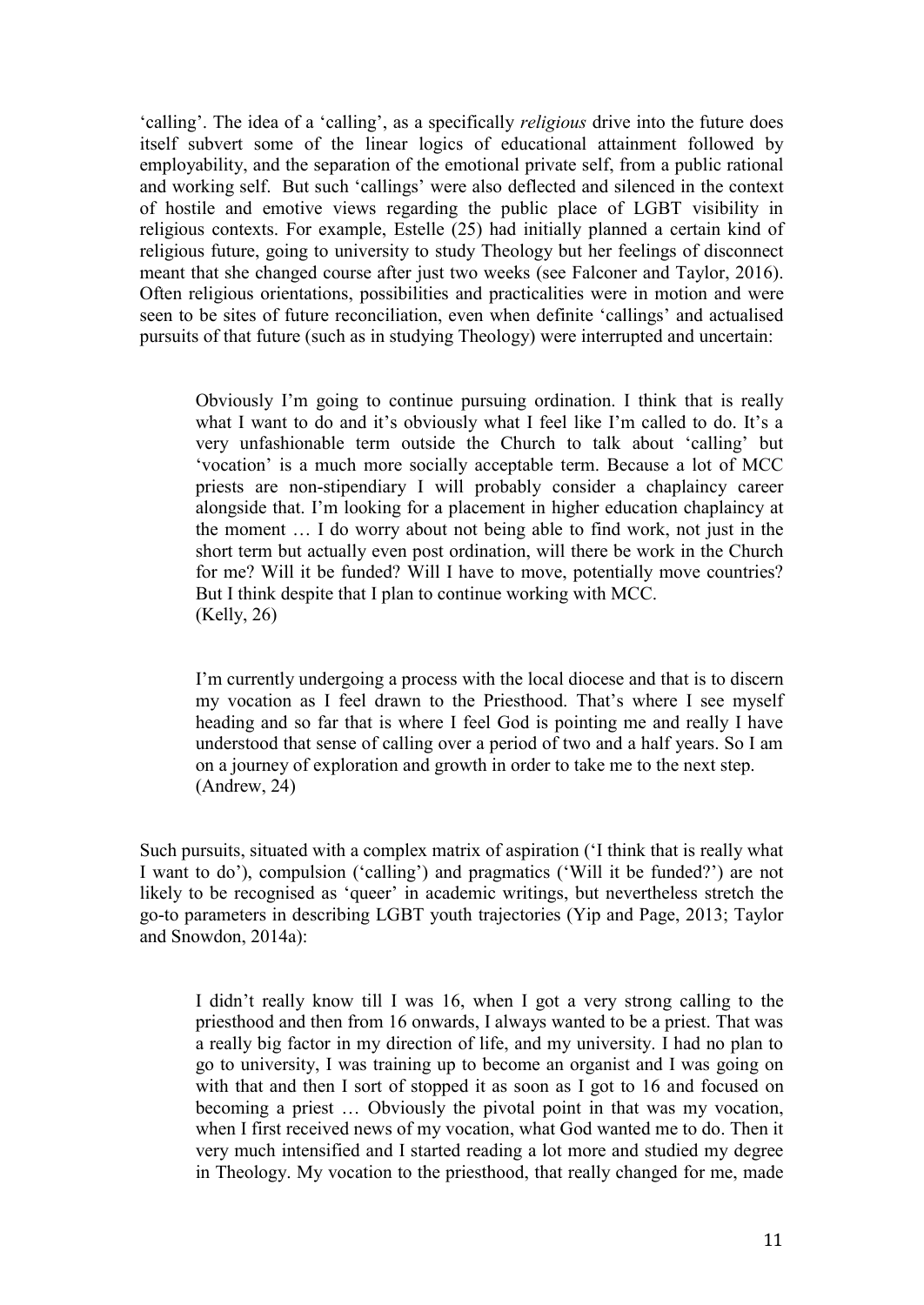everything more intense. (Stephen, 22)

My plans for the near future are to continue coming to the church, to this church, for worship, and to continue studying…I'm looking at doing Theology, so a completely pretty different direction from what I've been doing, but I'd like to, maybe at some point in the future, go and do a course on that. I'm not achieving spiritually what I need to achieve, not being able to give it the dedication and the commitment. That's my biggest fear, my dedication to my spiritual growth. (Valerie, 28)

Below, both Andrew and Claire express quite a paternalistic and potentially rather patronising version of religious reach and relevance, as 'challenging', 'gritty', and even comedic places are invoked as sites of need, care and investment. Andrew situates such cares locally within a 'return to nature' religious narrative, where investment is seen to reap the most benefits – for himself as a future minister, and a larger disadvantaged community:

… there is a lot to be said for ministries now, there is a lot of ministries growing particularly in more deprived areas which is a lot about reach. There is a TV series on at the moment, called Rev, with Tom Hollander. It's a comedy, but it is a very gritty comedy and that highlights, very accurately I would say, the Church's current role and experience from the perspective of a Parish Priest in a very challenging Parish. But I also have an interest in the environment as well so think there will be particular challenges in a very rural...it actually looks very comfortable and Vicar of Dibley but I can see the challenges there and I can actually see the benefits that you could reap from that, being in a very rural environment looking at how we can preserve God's creation and how we can nurture it, as we were commanded to in the book of Genesis...

(Andrew 24)

Like Andrew, Claire located her religious growth and belonging, alongside a collective community meaning and belonging, yet the language of 'planting a Church' in a rural location arguably conveys potentially troubling links between self-change and community change echoing traditional 'mission' dimensions of religion. That said, Claire is specifically dwelling of the possibility of fostering a Metropolitan Community Church (MCC), in, for and by LGBT groups, potentially stretching 'conservative' dimensions of religion, towards an alternative imagination:

We have talked about moving to  $-$  this is going to sound a bit crazy  $-$  but moving to [X]! Just because it's somewhere that we've found that we really like and we've been talking about how there needs to be more MCC churches in the UK. And we've been wondering, [partner] and I, if we could start a church somewhere, which is a really big thing. But we're just taking it one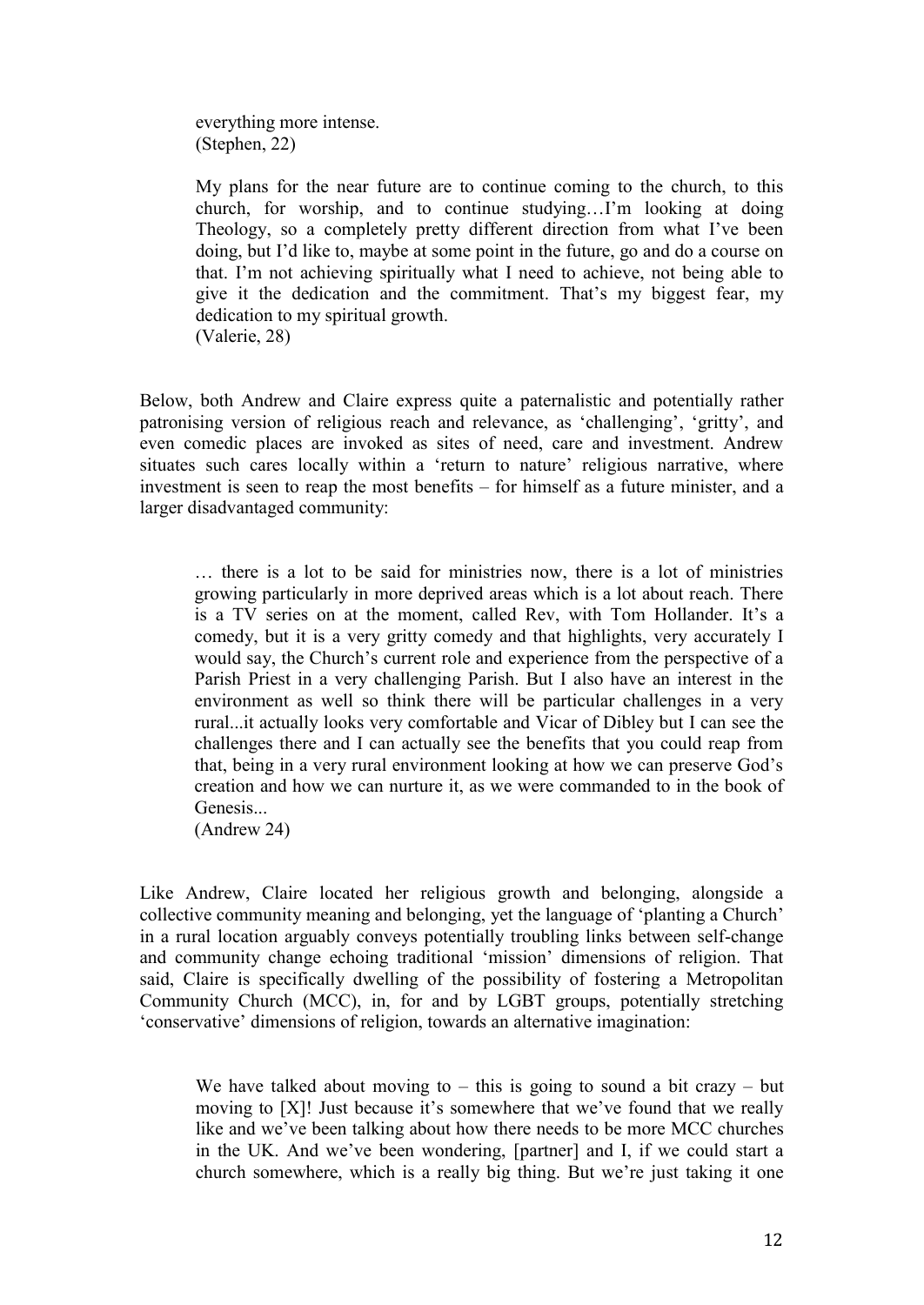step at a time … I think everything we've learned from MCC, we can carry to the church. (Claire 24)

Religious hopes intersect aspects of 'getting by', where sexual-religious identities and presences sometimes do not easily sit together, felt as hostility, not belonging and as 'heart changes' compelling (future) reconciliation. Both Andrew and Claire, identify the 'challenges' and 'benefits' of religious investment where, these combine resourced hopes to 'get on', to attain vocational roles within Churches, and to imagine an inclusive elsewhere to be filled with queer religiosity. In turn, the narrative of easily 'getting on' is interrupted by queer precarity and religious uncertainty and by, for example, the routinized practice of dedication, abiding by scripture, spiritual growth and doubt – unhurried practices which arguably slow down the acceleration of neo-liberal times and forward motion of youthful 'becomings'. In current times of 'aspiring', 'post-welfare' or 'crisis' youth transitions, sexual-religious identification mediate the construction of vocational and familial futures, complicating privatepublic divides, where Church may be cast as family and vice versa. Rethinking such public-private intersections, allows a more nuanced negotiation of subversive and conservative futures.

#### **Family Futures: Publics-Privates**

The right to 'family' existence has been a contested and celebrated point in sexualities research, with some scholars noting the 'world we've won' in securing LGBT sexual citizenship, including the right to same-sex marriage in many parts of the world (Weeks, 2007). In some ways this is seen to constitute a freedom and access to the future, withheld from previous LGBT generations. But the (secular) language of 'becoming' and 'citizenship' also centres an older LGBT 'sexual citizen' (as consumer, citizen, resident) and once again 'youth' slip out of this frame, constituting another intersectional gap in thinking about family futures. The 'calling' to religion as a site of present-future vocational investment, highlights pragmatic and caring orientations, as well as deference to an ultimate authority ('…what God wanted me to do…'). These stretches and balances are also played out in respondents' articulations of family futures, as a site of contested, classed, and gendered reproductions (Taylor, 2009; McKenzie 2015).

Participants often highlighted supportive connectivities (Weeks et al., 2001), describing the potential of (religious) vocations and family lives, echoing research on class and gender relations (Mellor, 2010). In different configurations of being, relating and valuing, caring has been seen an essential way in which working-class groups – and particularly working-class mothers – live with others, often outside the norms of respectable heteronormativity (Skeggs, 1997; Taylor, 2009). Orientations towards immediacy rather than futurity can involve efforts to have a good time in bleak conditions, to make the best of limited circumstances, and to rely on 'supportive connectivities' rather than 'self accumulation' (Skeggs, 2011; Hollingworth, 2014). Familial socialities, can also involve the gift of attention over time as a distinct value (Skeggs and Loveday 2012), stretching heteronormative 'spacetimes' (Halberstam, 2005; Love, 2007).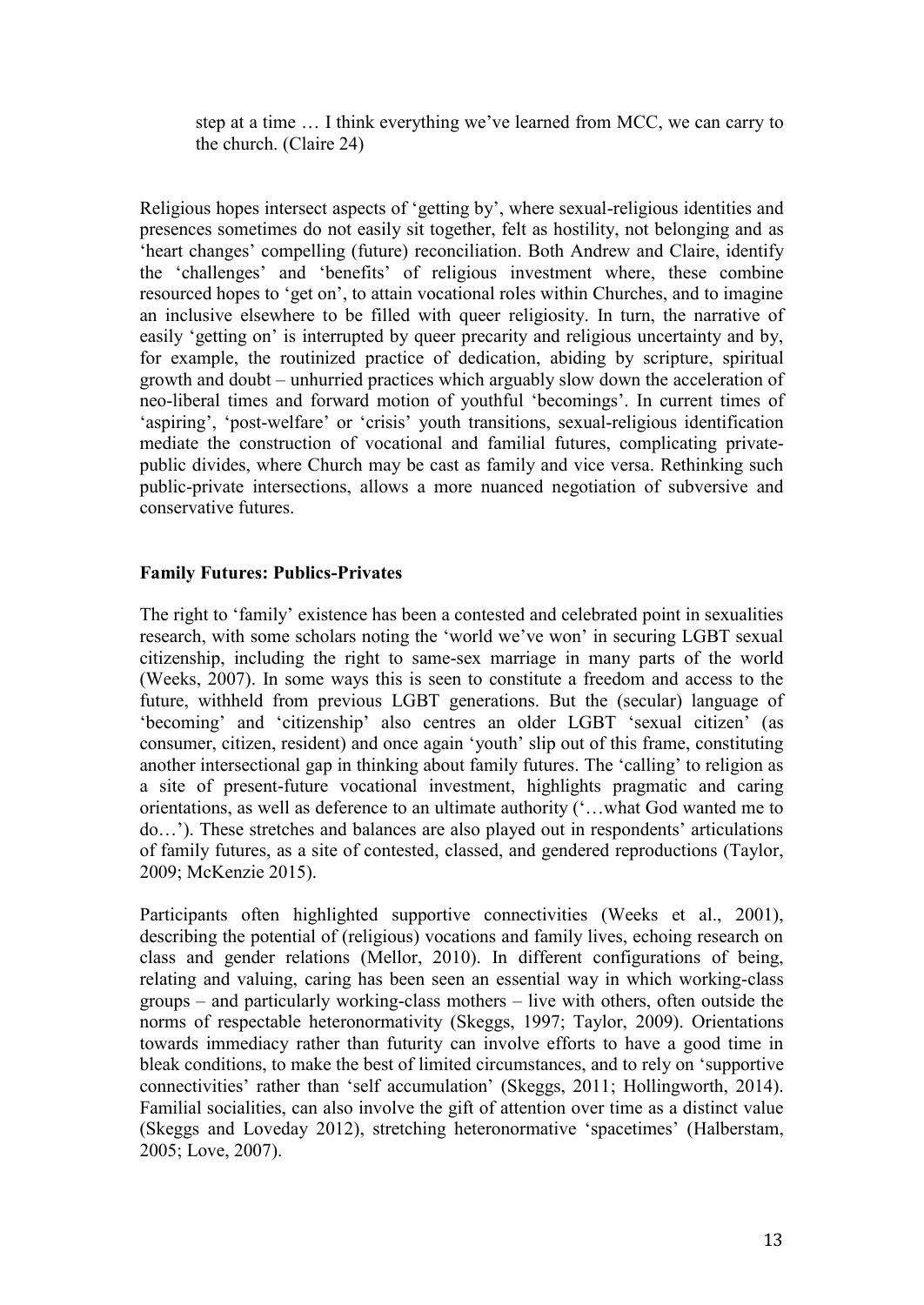Here, however, many interviewees did hope for normative lives ('the suburban life'), situated alongside rather than departing from broader social expectations and pressures, so while Julian states that '..I am pretty flexible when it comes to the future, I am willing to let it take me where it wants…', he nonetheless frames this flexibility via certain (homo)normativities:

In my dad's last letter, his main worry has been that being gay has therefore voided my chance of a normal future and that is precisely the opposite of how I feel. I don't know whether it's optimistic to hope this but I have always been hoping for just a normal, have a relationship, maybe adopt a kid, own my own house, have a good job; it's always been fairly normal in my mind, in terms of the future. At the moment, in terms of the here and now, I am trying to work on my dad and trying to get him to see that this is what I want and hopefully that is possible. (Julian, 20)

While perhaps just a slip, it is interesting to note that Mark describes this contained domesticity '…more as a vague futuristic possibility rather than a concrete plan':

I probably do see myself having a very conventional domestic sort of arrangement with my partner, other than the fact that he'll be a male. I never thought about having children until quite recently actually when there have been moments where I've been watching programmes on TV and there have been moments when I've thought I'd be a good father; moments that get you thinking. I don't know, either sitcoms or drama programmes where such wild ideas of what life is happens, makes you think, 'What would my life be like?' (Mark, 21)

Within the context of historical non-recognition, and continued social injustice, it is feasible to re-think these everyday familial hopes as alternative (Weeks et al., 2001; Taylor, 2009), in the way that feminist authors have sought to imbue working-class hopes with value. Stephen's account highlights the desirability of 'honesty' as a practice, place, and identity ('a priest that is openly gay') where times and spaces do not collide:

My plan for the future is I hope to get married, I hope to have that union blessed, I hope to become a priest but I hope to become a priest that is openly gay and can be honest about my relationship; it brings me nothing but love and support and I just want to be open about that, really. I don't want to have to lie, or have my boyfriend at the back of the rectory somewhere, only allowed out on week-ends kind of thing. I think that's a real part of what I've been doing with 'Inclusive Church' and everything, is actually honesty. (Stephen, 22)

In imaging family futures, respondents often made reference to the place of religion in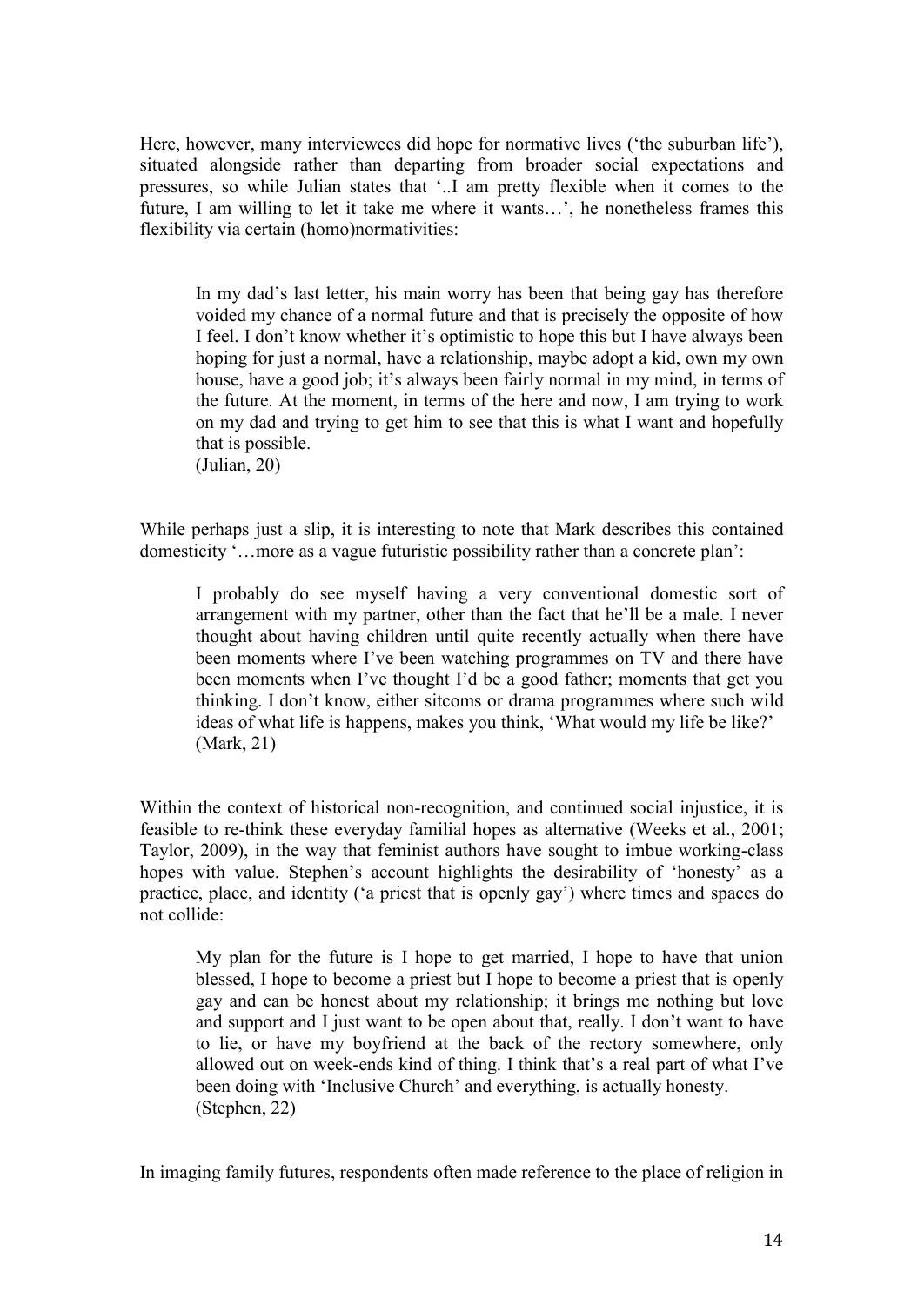their family lives, including, for example, via same-sex marriages and ceremonies ('I would like to do the boring settle down, kids possibly, that sort of settled life. And if the church could be involved in that, then great', Evelyn, 26):

I'd like a house, a car, children, I'd like to be able to provide for my children and I'd like to live forever with my wife. I'd like to be married. I'd like a nice job, I'd like to go on holidays once a year, and I'd like my children to be able to talk to me about anything and it would be nice if they could experience the same sort of religious experience as I have, but I wouldn't be fussed if they didn't. If they turned round to me and said, 'I'm straight and not a Christian' then I'd be like, 'That's fine. Do you love me? Excellent, that's good.' (Nicola, 21)

Nicola's question seems to echo a central consideration in this article: on the one hand this centralisation of family-child-love may be seen as a particular refraction of the ethos of liberal acceptance, while on the other can be understood as subversive and unsettling and intersecting religious-sexual identities in publics-private spheres, and the forging of pragmatic *and* aspirant futures.

## **Conclusion**

Intersectional relations of sexuality and religion actively construct young people's aspirations, towards pragmatic and caring orientations, and away from a selfaccumulating subject able to 'get on' and 'get ahead'. This includes a 'calling' to religion as a site of present-future vocational investment, even as the gendering of these investments – and material realisations – remains a powerful constraint (Taylor and Snowdon, 2014a). Here, religion can be queered as an inclusive practice and one which young LGBT people are not automatically excluded from in their futureorientations and pragmatic aspirations in 'getting-by'. Young people may actively conceive of alternatives to dominant exchange value relationships and structures of chrono-normative temporalities, as upwardly mobile, aspirant and becoming. Here, both a sense of queer precarity – of not necessarily having access to the 'right kind' of normative futures – as well as a sense of religious (un)certainty – of religious commitment potentially in doubt – mediated young people's becoming otherwise.

Intersectional relations of both sexuality and religion construct young people's aspirations, pragmatic and caring orientations, including a calling to religion as a site of present-future vocational and familial investment. Religion and sexuality constitute significant fields of existence potentially challenging, resisting and responding to heteronormative neoliberal capitalist forms of selfhood and futurity, interfacing 'getting by' and 'getting on' in vocational and familial choices. Queer theorisations on alternative values centre 'strange' temporalities and futurities: ways of relating to people that are not orientated around exchange and accumulation and imaginative uses of time which are not oriented around reproduction or productivity (Halberstam 2005). This represents a useful shattering of chrono-normative and 'clock time' logic (Adkins, 2009) but it is also necessary to take account of the material contexts of such stretches and subversions. Overall, the article hopes to contribute to theorising the intersection of sexuality and religion, and to further understanding of the subversive potential of alternative values and 'futures'. This contribution may also work against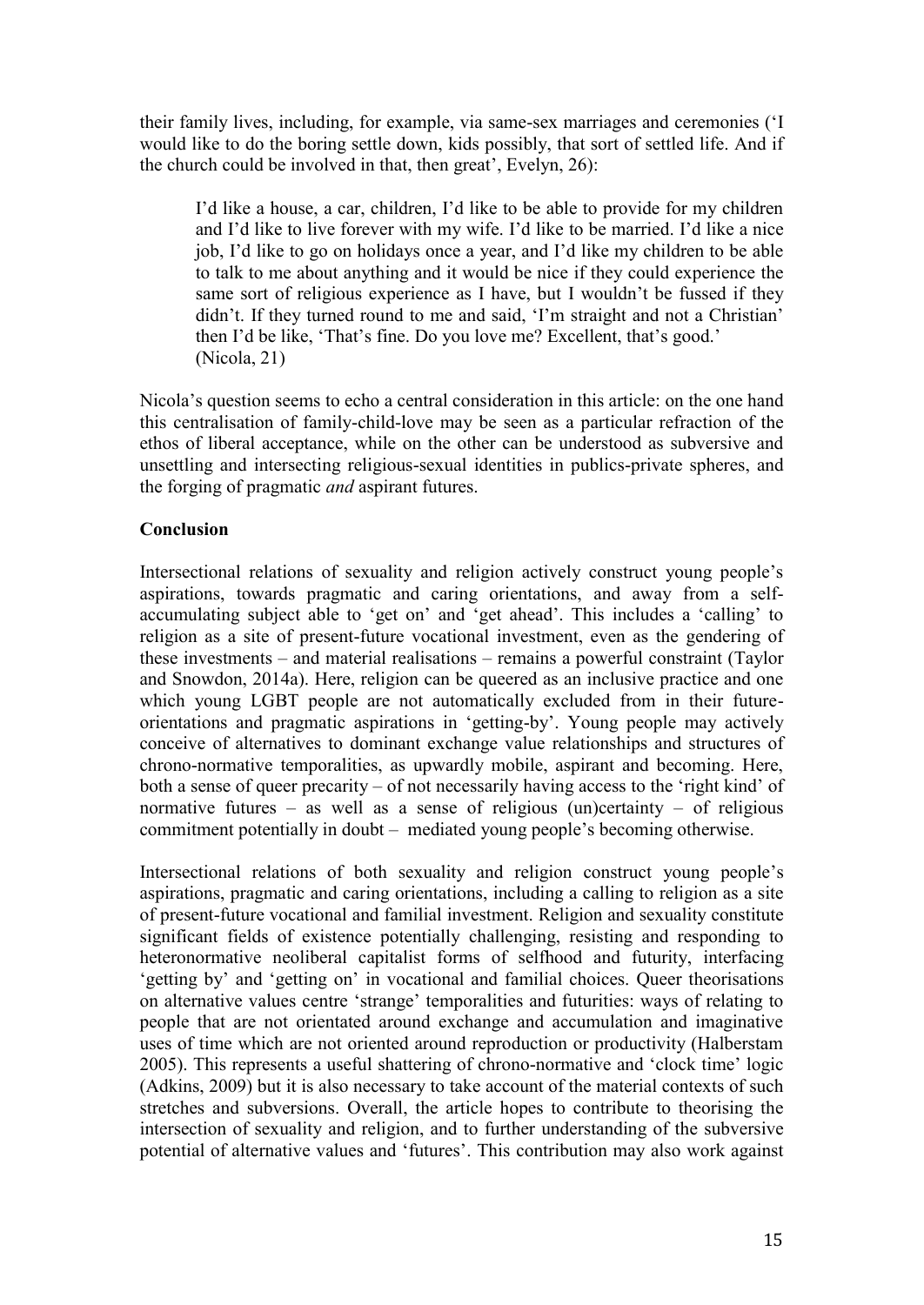the disciplinary division witnessed in the separation of 'youth studies', 'sexuality studies' and 'religious studies'.

## **Bibliography**

Adkins, L. (2009) 'Sociological Futures: From Clock Time to Event Time', *Sociological Research Online*, 14 1-5

Adkins, L. (2012) '*Out of work or out of time? Rethinking labor after the financial crisis*', South Atlantic Quarterly, 111 621-641

Armstrong, J. (2010) 'Class and Gender at the Intersection, Working-Class Womens' Dispositions Towards Employment and Motherhood' in Taylor, Y. (ed. 2010) *Classed Intersections: Spaces, Selves, Knowledges* Ashgate.

Allen, K. and Taylor, Y. (2013) 'Failed femininities and troubled mothers: gender and the riots' *[Studies in the Maternal](http://www.mamsie.bbk.ac.uk/)* Special Issue on Austerity Parenting Volume 4 Issue 2.

Browne, Katherine and Nash, C.J. (eds) (2010) [Queer methods and methodologies:](http://eprints.brighton.ac.uk/8523/)  [intersecting queer theories and social science research](http://eprints.brighton.ac.uk/8523/)

Edelman, L. (2004) *No Future: Queer Theory and the Death Drive*. New York: Duke University Press

Evans, S. (2010) 'Becoming 'Somebody': Examining Class and Gender Through Higher Education' in Taylor, Y. (ed. 2010) *Classed Intersections: Spaces, Selves, Knowledges* Farnham: Ashgate.

Taylor, Y. and Falconer, E. (2016) 'Negotiating Queer and Religious Identities in Higher Education: Queering 'Progression' in the 'University Experience' *British Journal of the Sociology of Education*

Friedman, S. (2015) *Comedy and Distinction*. London: Routledge

Giddens, A. (1991). *Modernity and self-identity: Self and society in the late modern age*. Stanford: Stanford University Press.

Gross, M., & Yip, A. K. (2010). Living spirituality and sexuality: A comparison of lesbian, gay and bisexual Christians in France and Britain. *Social Compass*,*57*(1), 40- 59.

Grosz, E. (2004) *The Nick of Time*. New York: Duke University Press

Guest, Mathew, Elizabeth Olson and John Wolffe (2012) "Christianity: Loss of Monopoly", in Woodhead and Catto (eds) *Religion and Change in Modern Britain*, London: Routledge. )

Halberstam, J. (2005*) In a Queer Time and Place*. New York: NYU Press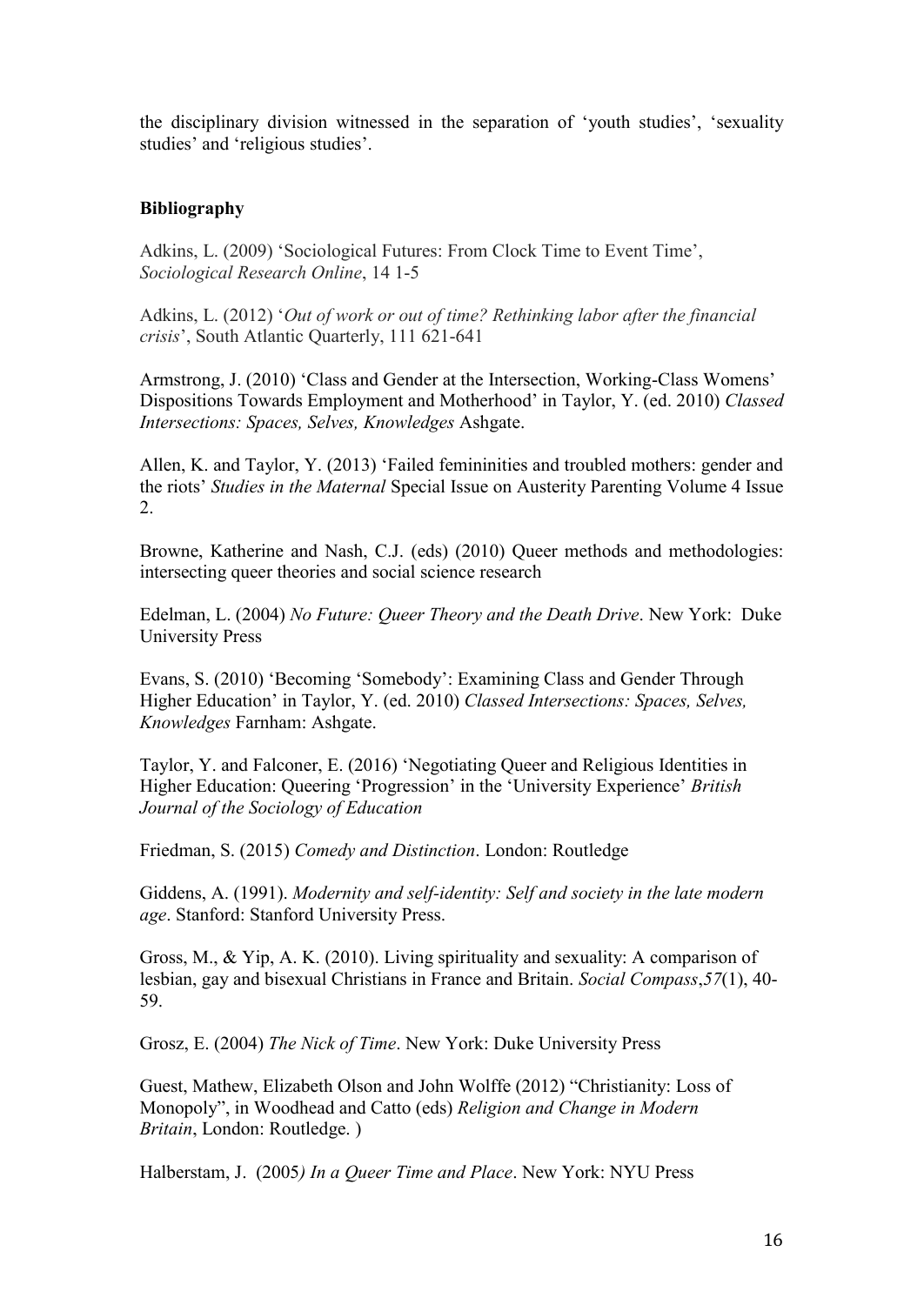Heaphy, B. (2007) *Late Modernity and Social Change: Reconstructing Social and Personal Life*. London: Routledge.

Heelas, P. and Woodhead, L. (2005) The Spiritual Revolution: Why Religion is Giving Way to Spirituality. Oxford: Blackwell

Love, H. (2007) *Feeling Backward: Loss and the Politics of Queer History*. Harvard University Press

Maddox, Marion (2013) '"Rise Up Warrior Princess Daughters": Is evangelical women's submission a mere fairytale?' *Journal of Feminist Studies in Religion* 29(1) 7-23.)

McDermott, E. (2011) '[The world some have won: sexuality, class and inequality](http://www.research.lancs.ac.uk/portal/en/publications/the-world-some-have-won(971a4665-c856-4e00-8d6c-ff9ef4b7947b).html) In Taylor, Y. (ed) Special Issue 'Sexuality and Class', (2011) *Sexualities* 14(1) 63-78

Mckenzie L. (2015) *Getting By: Estates, Class and Culture in Austerity Britain*. Published by Policy Press.

Mellor, J. (2010) 'The Significance of Bonding Capital: Class, Ethnicity, Faith and British Muslim Women's Routes to University' pp. 73-93 in Taylor, Y. (ed. 2010) *Classed Intersections: Spaces, Selves, Knowledges* Farnham: Ashgate.

Modood, T. (2015) 'State-Religion Connections and Multicultural Citizenship' in J. L. Cohen and C. Laborde (eds*) [Religion, Secularism, and Constitutional Democracy](http://cup.columbia.edu/book/religion-secularism-and-constitutional-democracy/9780231168700)*, Columbia University Press.

Rasmussen, M.L. (2010) 'Secularism, religion and 'progressive' sex education' *Sexualities*, 13(6): 699-712

Renold, E. 2008. [Queering masculinity: Re-theorising contemporary tomboyism in](http://orca.cf.ac.uk/28229)  [the schizoid space of innocent/heterosexualized young femininities.](http://orca.cf.ac.uk/28229) *Girlhood Studies* 1(2):129-151.

Rivers, I., & D'Augelli, A.R. (2001). The victimization of lesbian, gay, and bisexual youths: Implications for intervention. In A.R. D'Augelli & C.J. Patterson (Eds.), *Lesbian, gay, and bisexual identities and youth: Psychological perspectives* (pp. 199- 223). New York: Oxford University Press.

Skeggs, B. (1997) *Formations of class and gender* London: Sage

Skeggs, B. (2004) *Class, self, culture* London: Routledge

[Skeggs, Bev](http://research.gold.ac.uk/view/goldsmiths/Skeggs=3ABev=3A=3A.html) and [Loveday, Vik](http://research.gold.ac.uk/view/goldsmiths/Loveday=3AVik=3A=3A.html). 2012. 'Struggles for value: value practices, injustice, judgment, affect and the idea of class. British Journal of Sociology, 63(3), pp. 472-49

Taylor, Y. (2007) *Working-class lesbian life*: *Classed Outsiders*. (Palgrave).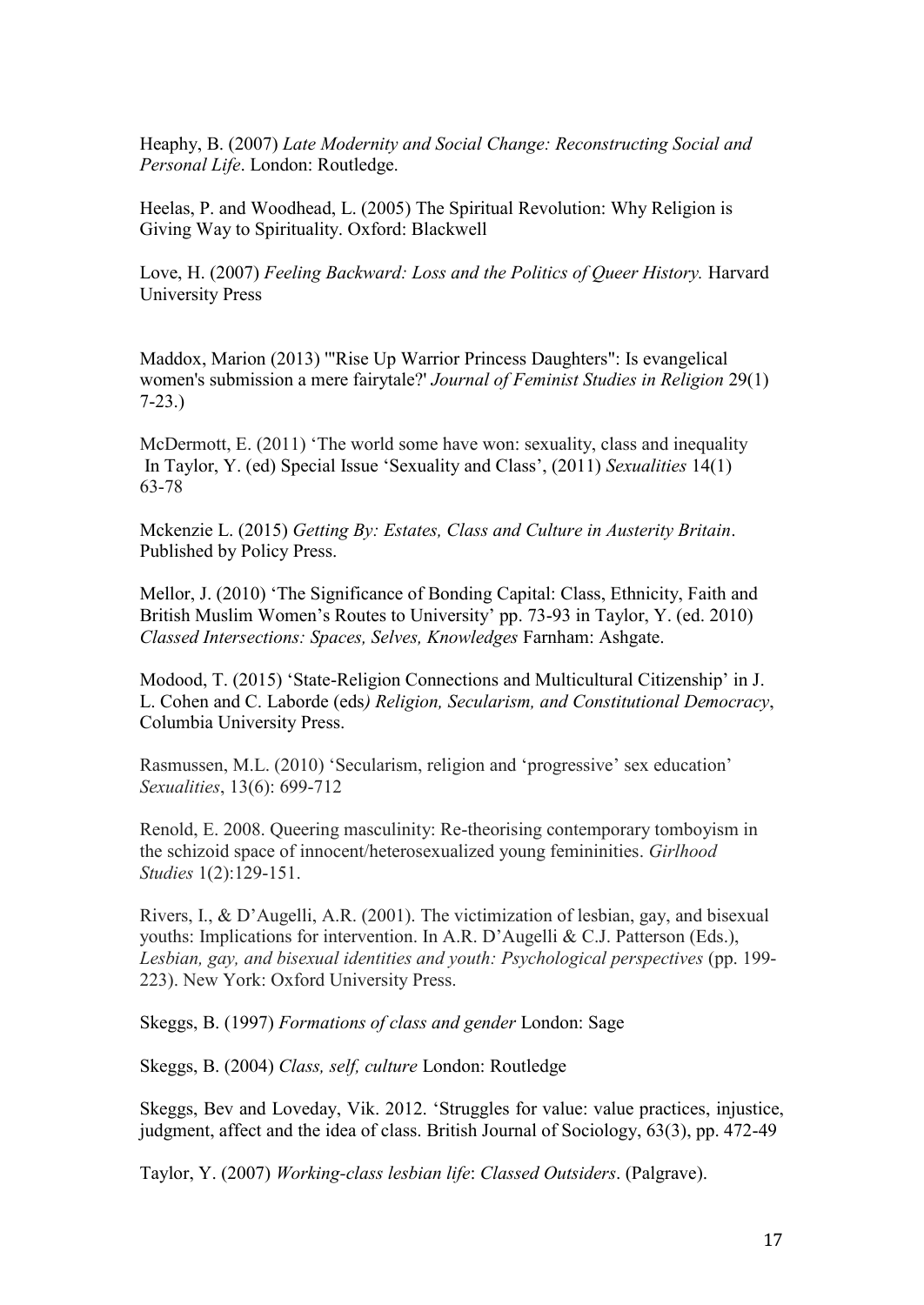Taylor, Y. (2009) *Lesbian and Gay Parenting: Securing Social and Educational Capital* Palgrave Macmillan

Taylor, Y., Hines, S. and Casey, M. (eds) (2010) *Theorizing Intersectionality and Sexuality.* Palgrave

Taylor, Y. (2011) 'Queer Presences and Absences: Citizenship, Community, Diversity – or Death' *Feminist Theory* 12(3): 335-341

Taylor, Y. and Scurry, T. (2011) 'International and Widening Participation Students' Experience of Higher Education, UK' *European Societies* 13(4): 583-606

Taylor, Y. (2012) *Fitting into place? Class and Gender Geographies and Temporalities*. Ashgate

Taylor. Y, Falconer, E. and Snowdon, R.( 2014) 'Queer Youth, Facebook, and Faith: Facebook Methodologies and Online Identities' *New Media and Society* 

Taylor, Y. and Snowdon, R. (eds) (2014a) *Queering Religion, Religious Queers* Routledge

Taylor, Y. and Snowdon, R. (2014b) 'Making Space for Young Lesbians in Church?' *Journal of Lesbian Studies* 18(4): 393-414

Taylor, Y. (2015) *Making Space for Queer Identifying Youth*. Palgrave Pivot

Valentine, G., Skelton, T., and Butler, R. (2003) 'Coming out and outcomes: negotiating lesbian and gay identities with, and in, the family'. *Environment and Planning D: Society & Space* 21(4): 479–499.

Weeks, J., Heaphy, B. and Donovan, C. (2001) Same-Sex Intimacies. Routledge: London

Wilcox, M. M. (2009) *Queer Women and Religious Individualism*. Bloomington, Indiana University Press.

YIP, A.K.T. (1997) Dare to differ: Lesbian and gay Catholics' assessment of official Catholic positions on sexuality *Sociology of Religion*. 58(2), 165-180

Yip, A. K. T. and Page, S. (2013) *Religious and Sexual Identities: A Multi-faith Exploration of Young Adults*, Farnham: Ashgate.

 $\overline{\phantom{a}}$ 

<sup>&</sup>lt;sup>i</sup> Interrogating the distinction between inclusive/traditional churches is beyond the scope of this article, while it is recognised that patterns of inclusivity among churches do not fall simply along traditional/ progressive lines. For example, many churches that are most popular with young adults and in inner-cities are highly progressive in their use of technology, style of worship and approach to community building, and yet affirm highly conservative perspectives on moral issues, especially to do with gender and sexuality. It is difficult to make sense of churches' response to sexual identities using a single spectrum. For an influential model of how progressive and conservative occupy the same space within churches, see Maddox (2013).